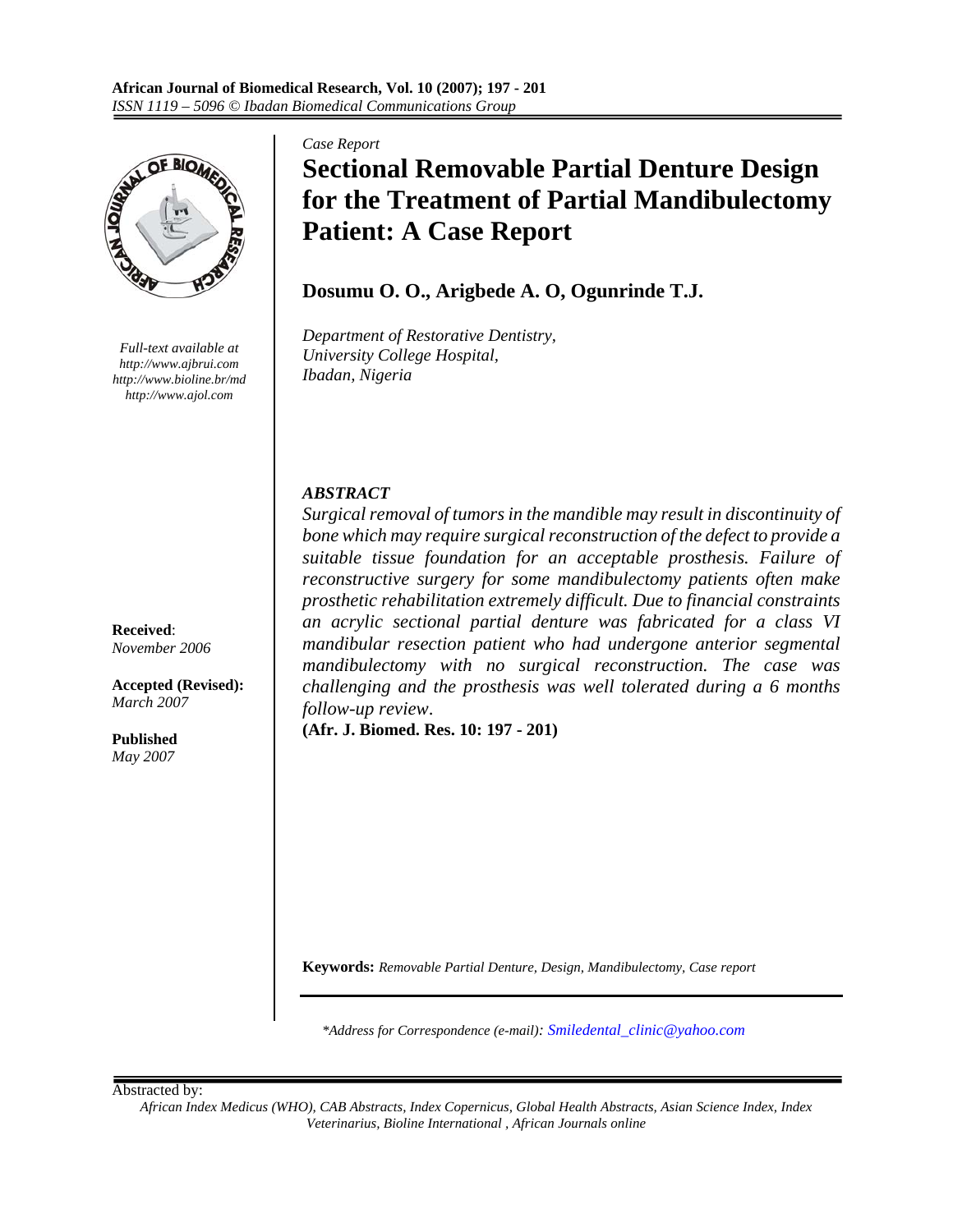## **INTRODUCTION**

Tumors in the mandible usually require surgical removal with or without resection of normal bone at the margins of the lesion. Smaller lesions removed without discontinuity of the bone are relatively simple to restore with prosthesis while larger lesions may be more difficult to restore even though the continuity of the mandible is maintained (Shu-thic Mou et al,2001).

 The prognosis for edentulous segmental mandibulectomy patient becomes less favourable as the size of the resection increases (Shu-thic Mou et al,2001; Beumer *et al,* 1996). Success of prosthesis for resected edentulous mandibule is directly related to the amount of the remaining bone, the number and integrity of remaining teeth and continuity or discontinuity of the bone defect (Martin *et al*, 1994). Frequently surgical reconstruction of the defect is required to re establish the continuity of the mandible through bone graft or to create a buccal or lingual sulcus to provide a suitable tissue foundation for an acceptable prosthesis Cantor and Curtis (1971). In addition, pre- prosthetic implant placement may be required to improve denture retention and stability. Failure of reconstructive surgery for mandibulectomy patients often makes prosthetic rehabilitation extremely difficult.

 The presence or absence of natural teeth in a resected mandible often determines the approach to prosthetic rehabilitation. Cantor and Curtis (1971) classified edentulous mandibular resection patients by the amount of mandible that remains after resection and surgical reconstruction. Although the classification was suggested for edentulous patients, it is also applicable to partially edentulous patients (Firtell and Curtis, 2002).

 The classification aids the understanding of the treatment need of the patient and the challenges of prosthetic rehabilitation of mandibulectomy patient.

### **Classification of Mandibular Resection Patient (**Cantor and Curitis, 1971)

 In class I mandibular resection patient, there is radical alveolar resection and the continuity of the mandible is preserved (fig 1A). The class I patient functions well with removable partial denture, though may have some anatomic or functional

limitations.

 In class II mandibular resection patient, the total mandible has been resected distal to the canine (fig 1B). In this class there is associated loss of function of the attached muscle resulting in deviation of the remaining mandible toward the surgical defect. When compare to class I patient, they are more difficult to rehabilitate with prosthesis

 The class III mandibular resection patient has the mandible resected to the midline or possibly beyond (fig 1c). The patient in this class presents with increased problems with mandibular deviation and denture instability.

 The Class IV mandibular resection patient has had a lateral resection and subsequent bone augmentation to form a pseudoarticulation of bone and soft tissue in the region of the ascending ramus (Fig 1 c). In this class of patients there is less mandibular deviation.

In class V mandibular resection patient, there is anterior resection that crosses the midline but bilateral mandibular articulation has been maintained and the continuity of the mandible has been restored surgically by placing an autogenous bone graft.

 The class VI mandibular resection patient is similar to class V patient but the continuity of the mandible has not been restored surgically.

Because each lateral fragment moves individually, the prognosis for a removable prosthesis is poor.

 Design of prosthesis for mandibular resection of partial edentulous patient should follow the principle of partial denture design<sup>5</sup>. However the application of these principles in mandibular resection patient may vary due to the specific need of each patient. Rehabilitation of class VI mandibular resection patient is a great challenge in prosthodontics. The independent movement of each lateral fragment gives unstable support for prosthetic fabrication and loss of anterior base of tongue leads to loss of tongue control and difficulty in controlling the prosthesis.

### **Sectional Denture**

A sectional or two-part denture is a type of removable partial denture designed to overcome problems of opposing proximal undercut in relation to unilateral partial denture (Lamine and Laird,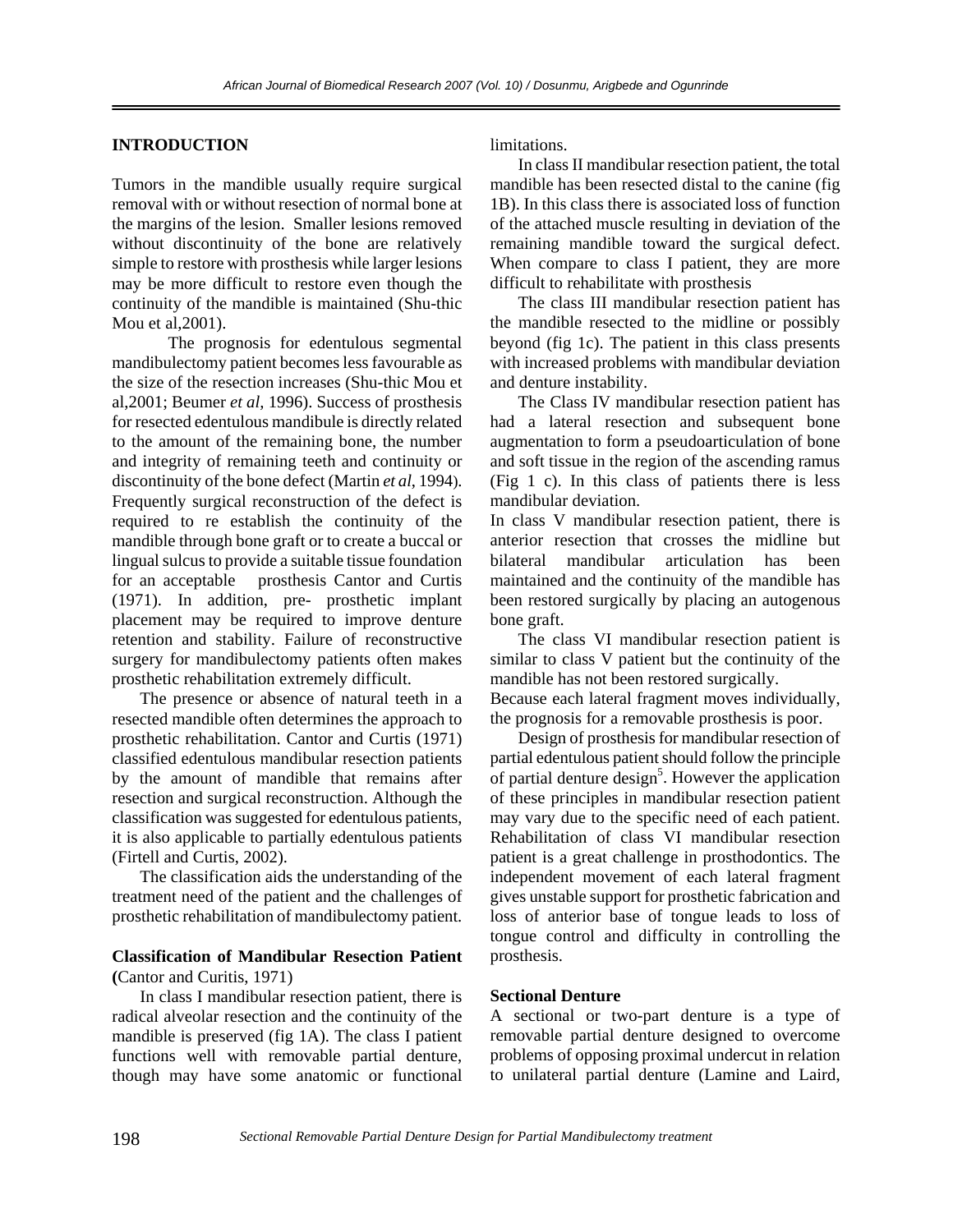1986; Walter, 1980)

 It is designed to engage and utilize opposing proximal undercuts on mesial and distal abutment teeth, which will result in positive retention in both vertical and lateral direction often without incorporating a conventional clasp. Each part of the denture will therefore have its individual path of insertion and once in position the part will be maintained in position by means of a locking bolt to form a whole unit. The technical construction of such an appliance is naturally more complex than a conventional denture.

 This article describes the fabrication of an acrylic sectional denture for a class VI mandibular resection patient who had undergone anterior segmental mandibulectomy with no surgical reconstruction.

# **CASE REPORT**

A 37 year old female patient presented for removable partial denture replacement of missing

# 54321 12345,

nine months post surgical resection of anterior segment of the mandible.

 On examination there is discontinuity defect of the anterior part of mandible with independent movement of the lateral segments (fig. 2). The right segment is relatively more stable than the left.

The teeth remaining in the mandible were the 876 678

and the resected segment involved the sockets of  $\overline{5}\overline{5}$  (fig 2). The remaining teeth in the mandible were stable clinically and radiographs showed that the bone support is good. In the maxillary jaw, all the teeth were present and healthy.

 Surgical reconstruction of the defect and prosthetic rehabilitation were suggested as treatment of choice. However, the patient refused any further surgical intervention because of financial problems.

 Therefore, it was decided that all acrylic sectional denture would be fabricated for the patient.

# **Clinical and Technical Consideration in Prosthesis Fabrication**

A plastic stock lower impression tray was cut into two halves and impression of the lower arch was made with irreversible hydrocolloid in two separate sections; each segment of the arch in one-halve of

the impression tray.

 The two halves impressions were poured separately in hard dental stone. The right and left lower arch casts obtained were occluded with upper arch cast and a locating overcast was made to the base of the right and left lower arch cast to align them.

 A record block was fabricated in wax and the bite registered. The registration of intercupsal position was achieved by manual guidance of the mandible into the required position. Wax trial denture was set up without the right lingual flange and try-in was carried out. The right lingual flanges were later waxed up with the set up trial denture. The whole wax denture was invested and processed in permanent heat cure denture resin.



### **Figure 1**

Diagram showing classification of resected edentulous mandibulae. Edentulous mandibular resection patients are classified by remaining structures (a) Class I. Alveolar resection (b) Class II, total resection distal to cuspid. (c) Class III, total resection to midline or beyond (d) Class IV, total resection with partial reconstruction (e) Class V, total anterior resection reconstructed surgically. *(From Cantor, R., and Curtis, T. A (1971).*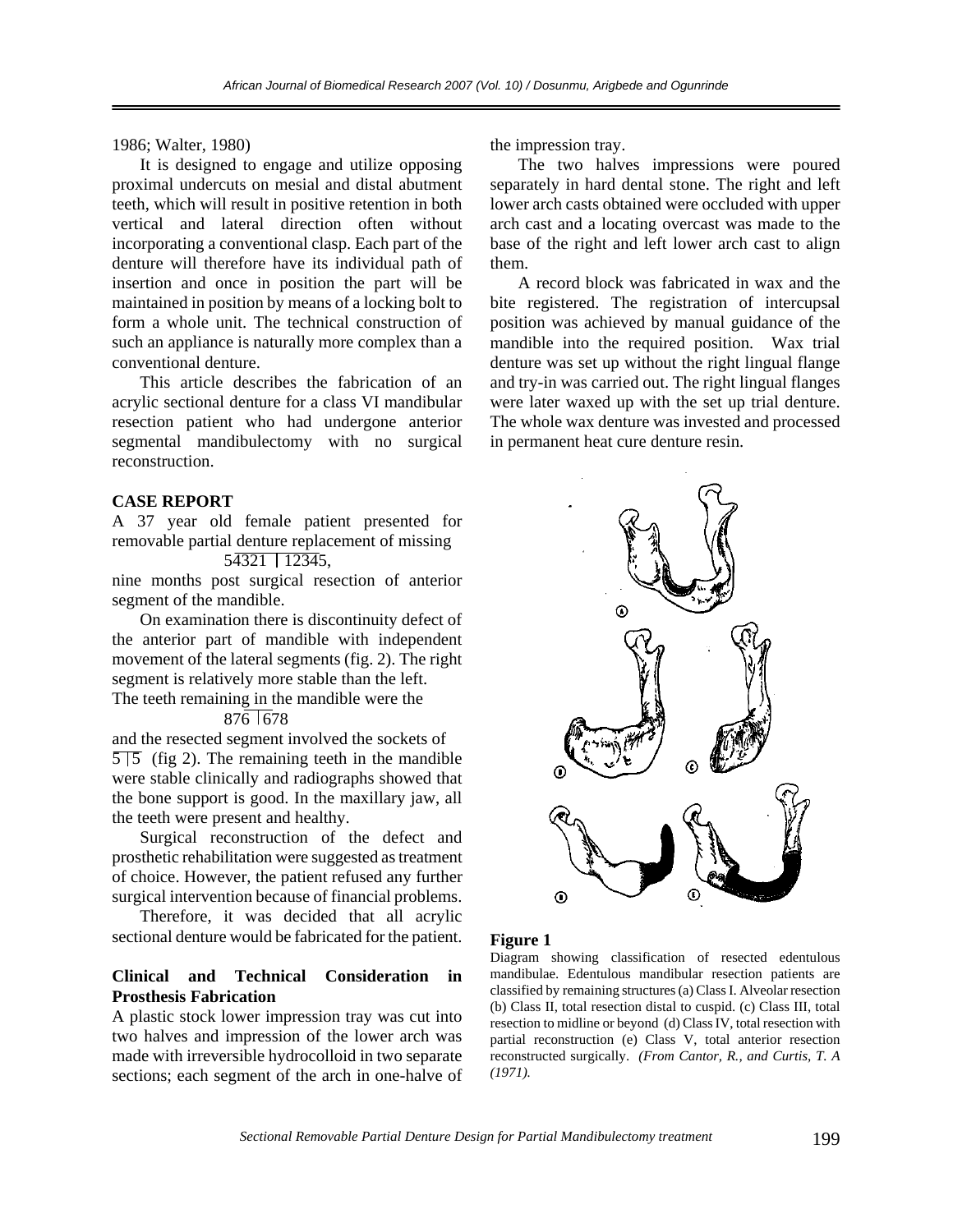A gutter 2mm deep was then cut on the finished denture about 3mm below the gingival margins of the artificial teeth on the labial surface of the pink acrylic from the region of 3 extending to the flange on the natural standing 6 using a round acrylic bur. A prefabricated stainless steel (S.S.) gingival approaching wire clasp was adapted to the contour of the gutters trough along its length with the Ushaped end terminating on the labial surface of 3.



**Figure 2:**  Post surgical defect in the anterior region of mandible



**Figure 3:**  Denture in two-parts sections with locking S. S. wire

The trough of the gutter and the S. S. wire clasp were coated with a separating medium (Vaseline jelly). Then a self-cure acrylic denture resin was mixed and poured over the wire in the gutter. During the polymerization, the wire was kept free in the trough by rotating, pulling and pushing back the wire in the gutter until the resin is set to create a channel. The excess bulge of acrylic on the labial surface was trimmed off and polished. A rotatory cutting disc was then used to slice this denture

obliquely in two halves bucco-lingually between the artificial teeth 5 and 4 without the S. S. wire in position (fig. 3). The cut surfaces were highly polished to allow smooth sliding contact.

 The adjusted finished denture was inserted in sections. The patient was then asked to close the jaws and the S. S. wire threaded in the channel to lock the two sections (fig. 4). Patient was highly satisfied with the denture and was successfully followed up for 6 months.



**Figure 4:**  Sectional denture assembled with locking S. S. wire insitu



**Figure 5:**  Sectional denture in patient's mouth

### **DISCUSSION**

The case presented was more challenging due to financial constraints of the patient, which restricted consideration for metal base and tooth support prosthesis and surgical reconstruction of the anterior mandibular defect which could have provided